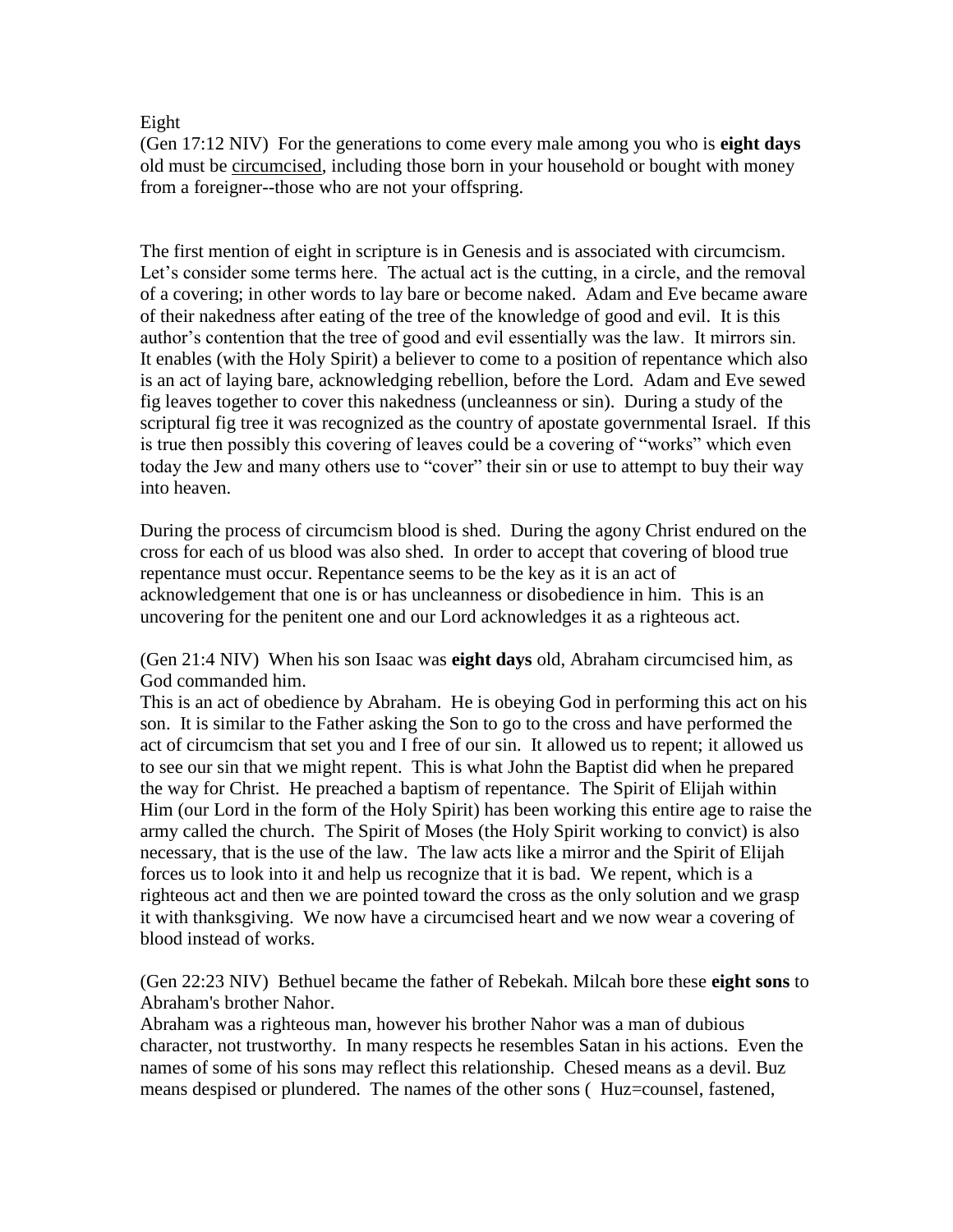Kemuel=God has raised up, Hazo=seeing, prophesying, Jidlaph=he that distills water, Bethuel=filiation with God) do show that this individual can and is used by the Lord. For instance when Jesus was working with Peter there came a time when Satan asked to sift Peter. Jesus apparently allowed it and out of it came a new Peter who became more dependent upon his Lord. Nahor means dry, hot, or hoarse. He certainly, from this name, doesn't have that life giving living water to slake our thirst. Satan does use the law to accuse, condemn, and destroy. Our Lord simply allows Satan to put us into a situation to force us to look into a mirror for our own good. He allows grace in the face of failure so that we might grow. This is not Satan's intention. But our Lord allows all things to lead to the good for those that Love the Lord and for those called according to his purposes. Nahor had four other sons, twelve in all which is a mark of God giving him and his house authority to accomplish a task. Satan's task is that of a refiner's fire. Indeed he is the fire or wrath of the Lord.

(Exo 26:25 NIV) So there will be eight frames and sixteen silver bases--two under each frame.

A covering is to be hung on these frames. It is to keep the common or profane, on the outside, from the Holy or clean which is on the inside. Consider this the blood of Christ, your covering, is hung on an act of repentance. Your owning your sin and agreeing with your Lord that you do have it instead of making excuses allows for your salvation. The silver bases stand for salvation. The Two under each frame stands for Law and Grace working together to bring salvation about. It is the act of repentance that allows the blood to cover you.

(Num 7:8 NIV) and he gave four carts and **eight oxen** to the Merarites, as their work required. They were all under the direction of Ithamar son of Aaron, the priest.

Four represents the unregenerate peoples of the world many of which will be called into service by our lord after conversion. The carts will carry the frames, the coverings, the silver bases, etc. all that is required to bring repentance, salvation, and restoration to the people. The carts are pulled by eight oxen. Eight again is the ability to bring to repentance or the unveiling of sin to the owner of it. Aaron had four sons, two were killed for offering "unauthorized fire". Fire in scripture is something that either cleans or destroys. Our Lord allows us to occasionally walk through the fire to cleanse us. Anyone using it incorrectly and with the wrong motives would be handled accordingly. One of the two surviving brothers used grace and compassion with this work of our Lord. There are "Christians" today that offer that strange or unauthorized fire up to the Lord, woe to them!

(Num 29:29 NIV) "'On the **sixth** day prepare **eight bulls**, two rams and fourteen male lambs a year old, all without defect.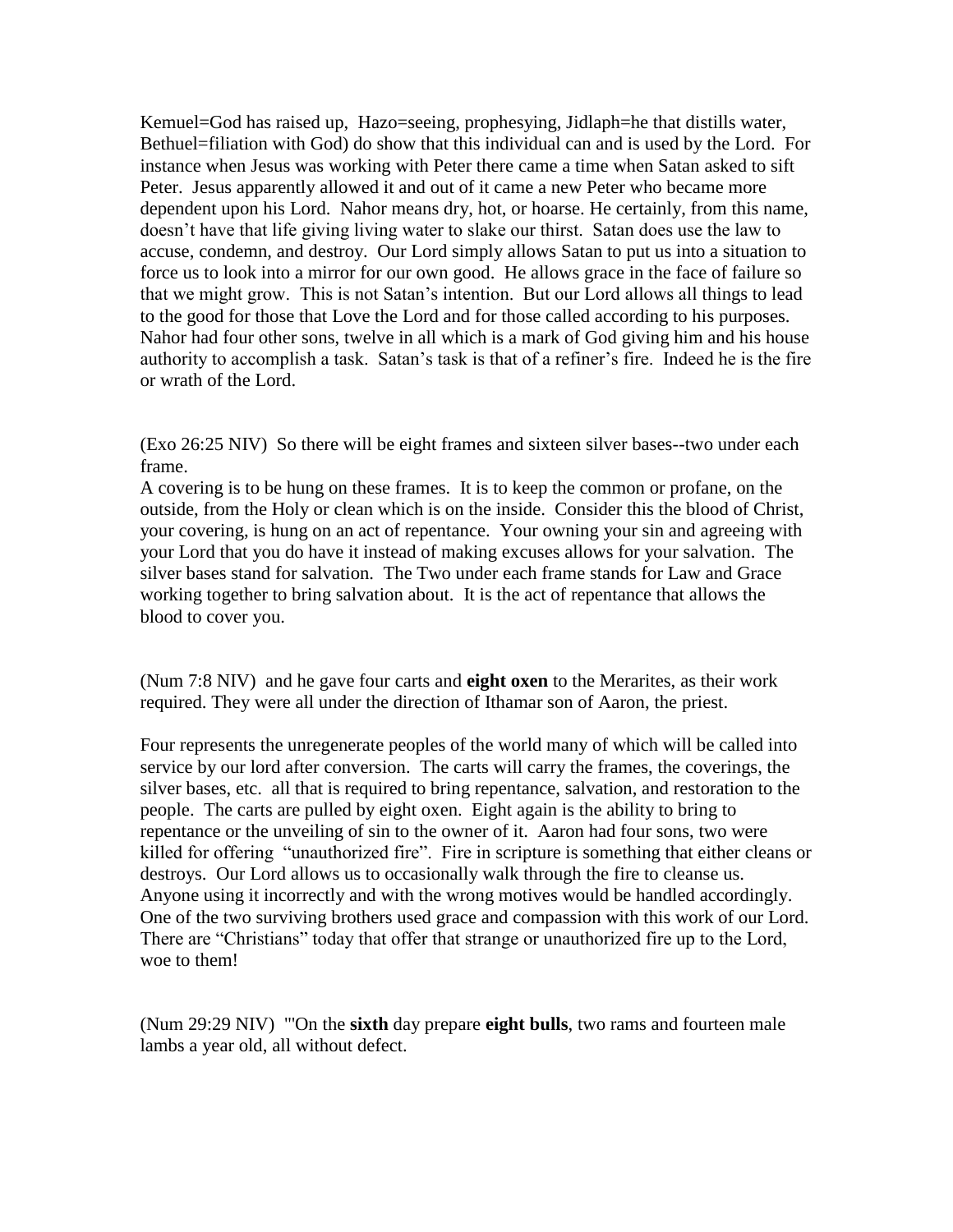The typology of the Old Testament points quite often to the work of Jesus. An understanding of the timetable given in Genesis of the creation of the earth helps in understanding the above scripture. The sixth day is a day when iniquity is allowed to reach its peak for judgment. It is also a day (1000 years) and a night (1000years) which equals an age. We are now at the end of the sixth day of the creation of our Lord's bride or body, call it the earth. This day or rather age will bring to fruition the greatest time of the saints and of our Lord's work to purchase all of us. Eight bulls equals the work of Christ on the cross that will bring many to repentance through evangelistic outreach. The two rams represent two corporate groups of people that will handle the actual work of the Lord (through his Holy Spirit) in reaping a great harvest, particularly at the end of this sixth age of grace. Fourteen or a doubling of seven represents the end of our Lord's work on the two portions of his corporate bride, after this age reaches its completion with the day (year) of wrath it will become the seventh day or a day for our Lord to enter His rest. It will be the 1000 year reign of the great Jubilee.

(Judg 3:8 NIV) The anger of the LORD burned against Israel so that he sold them into the hands of Cushan-Rishathaim king of Aram Naharaim, to whom the Israelites were subject for **eight years.**

In this case eight signifies the judgment due sin and the penalty for it has been enacted. This "anger of the Lord" is quite often expressed by Satan. He is an agent of chastisement and is very well controlled by our Lord and by those of the Lord who are mature. Satan often uses foreign kings to subject Israel to punishment. Please understand that our Lord must approve of these actions before they are allowed. Please note in the scripture below that the "ANGER of the Lord" was against Israel because of her sin. Because of this the "ANGER of the Lord" took hold of David and successfully tempted David to sin. Because of that sin Israel was punished. Now compare the wording 1Ch21:1. The two verses are perfectly interchangeable with one exception. Satan equals "the anger of the Lord".

2SA 24:1 Again **the anger of the Lord** was aroused against Israel, and He moved David against them to say, "Go, number Israel and Judah."

1CH 21:1 Now **Satan stood up** against Israel, and moved David to number Israel.

(Judg 12:14 NIV) He had forty sons and thirty grandsons, who rode on seventy donkeys. He led Israel **eight** years.

Abdon, who judged Israel for eight years, has a name which means "cloud of judgment" or servant. It is thought that judges and Kings associated with the number eight are evil and are used to punish disobedient people. Good Kings are used by our Lord to bless his people. Scripture states that no person of authority has his or her position except by our Lord's will.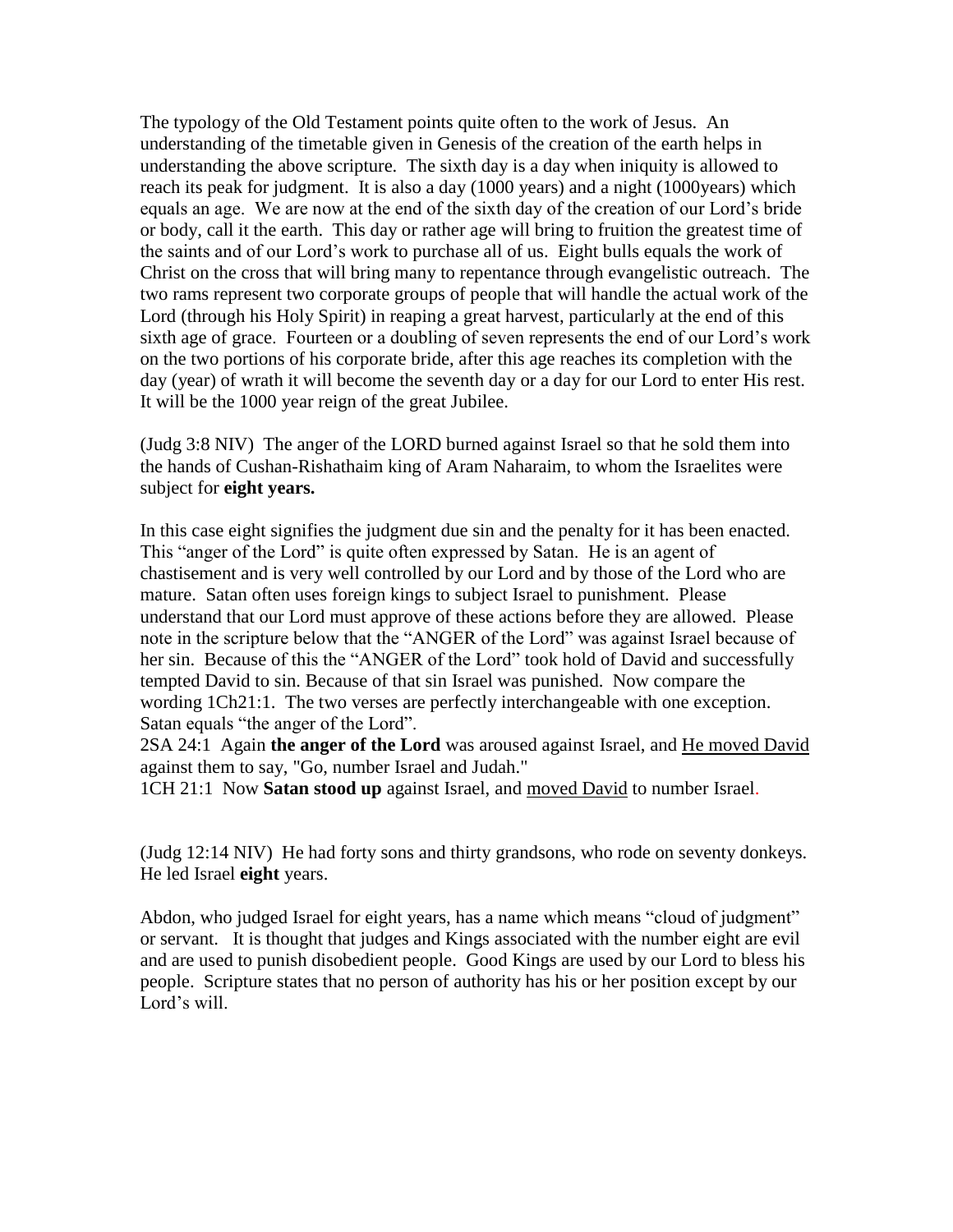(1 Sam 17:12 NIV) Now David was the son of an Ephrathite named Jesse, who was from Bethlehem in Judah. Jesse had **eight sons**, and in Saul's time he was old and well advanced in years.

Few Christians are aware that the Gamatria of the name of Jesus Christ is 888. David, who is a type of the "bloody" Christ, was the eighth son and he was from Bethlehem as was Jesus. He occasionally was used to discipline, in a round about way (by His sin) Israel. Remember when Satan tempted him to count the fighting men, and he did give in and had them counted. Our Lord was unhappy with Israel so by allowing Satan to tempt him (David) successfully, due to the Kings sin a scourge (justice) came upon Israel. However because of David's intercession it was stopped. David in effect caused the refining fire to burn and he as well stopped it. Law and Grace were both being used here. Our Jesus uses both to mold us.

(2 Sam 23:8 NIV) These are the names of David's mighty men: Josheb-Basshebeth, a Tahkemonite, was chief of the Three; he raised his spear against **eight hundred** men, whom he killed in one encounter.

This is one incredible individual! Working under David's authority he killed eight hundred men during one encounter. We as Christians have authority granted to us as well. Paul stated that we become the breath of Life to those that accept Christ as savior but to those who disregard this wonderful offer from God we are the breath of Death. Consider this, an evangelist on television today offers what Christ did for men and eight hundred people that are watching turn down God's offer! For this decision judgment renders them dead in their sin. Another consideration might be in order here and that is when a Christian grows in Christ he dies to self. Eight hundred could mark those called to be workers in Christ that have been crucified with Christ. They are dead to self. Though it is not often said, most ministers are to help converts grow in this very process.

(2 Sam 24:9 NIV) Joab reported the number of the fighting men to the king: In Israel there were **eight hundred thousand** able-bodied men who could handle a sword, and in Judah five hundred thousand.

This happens in response to our Lord's anger toward a sinful Israel. Satan (the Lord's Wrath) is expressed by tempting David to sin. David does sin by having the fighting men counted. The Lord has 70,000 Hebrews killed for this sin until David confesses and is willing to accept the consequences for himself and his family. Jesus accepted the consequences for your and my sin as he paid for it on the cross. His bride (temple) is also supposed to suffer so that others may also be saved. The number seven is often associated with a completion of out Lord's work and so 70,000 Hebrews were killed and then it was finished. Eight hundred thousand  $=$  judgment to purge or purify or set free from sin, and the  $500,000 =$  those authorized to purge by payment by the blood of Christ uncleanness or sin. Eight associated with five means sin is being judged and revealed to an individual.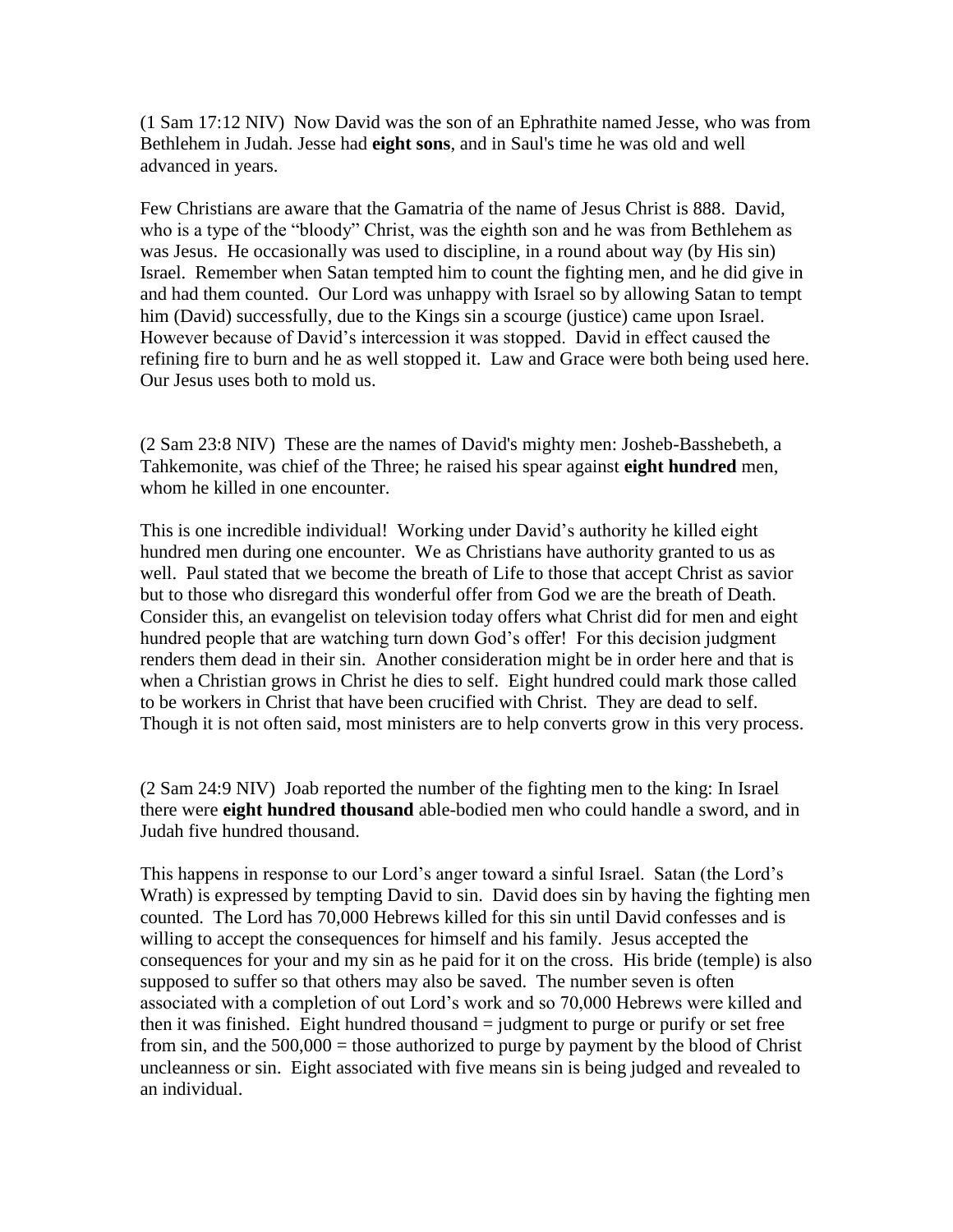(1 Ki 7:10 NIV) The foundations were laid with large stones of good quality, some measuring ten cubits and some **eight**.

We do know that we are the temple of our Lord. He inhabits us as we provide a body for His Holy Spirit to dwell and work in. Ten often refers to the idea that in spite of us and our weaknesses He will still get done what he desires for us to do. Eight of course we have seen is a complex number associated with vengeance, salvation, uncovering of sin, judgment, intercession, substitution for sin, kingship, but most of all circumcision of the heart - repentance, and perhaps we will find more.

(2 Ki 8:17 NIV) He was thirty-two years old when he became king, and he reigned in Jerusalem **eight years**.

It appears that evil kings and judges that are allowed to rule by our Lord are agents of punishment for a disobedient people.

(2 Ki 22:1 NIV) Josiah was **eight years old** when he became king, and he reigned in Jerusalem thirty-one years. His mother's name was Jedidah daughter of Adaiah; she was from Bozkath.

Again the number eight is associated with a King and his rule. This was a good king and he tried very hard to cleanse the countryside of Baal worship. He recognized the apostasy that his kingdom had fallen into and attempted to right the wrongs by getting rid of all signs of idolatry. He also repented for the actions of his people and sought the Lord. Part of what the Lord responded with was basically since you have humbled yourself and because you tore your robes and wept in my presence, I have heard you. The Lord was pleased that Josiah was concerned for the people and that he interceded for them. That is a mark of mercy. He was very aware of our Lord's anger or wrath against the disobedience of his nation. He knew what it meant to fear the Lord. His name, Josiah means the Lord burns or the fire of the Lord.

(1 Chr 23:3 NIV) The Levites thirty years old or more were counted, and the total number of men was thirty-eight thousand.

Whether this eight in thirty-eight has any meaning is questionable. Three or thirty is often a mark of the trinity and their work to cleanse. Eight connected to it would mark a spiritual leader that might enact judgment on sin to change the individual. Depending on whether repentance occurs these individuals might bring destruction or salvation. Considering this number is in reference to the Levites it might fit.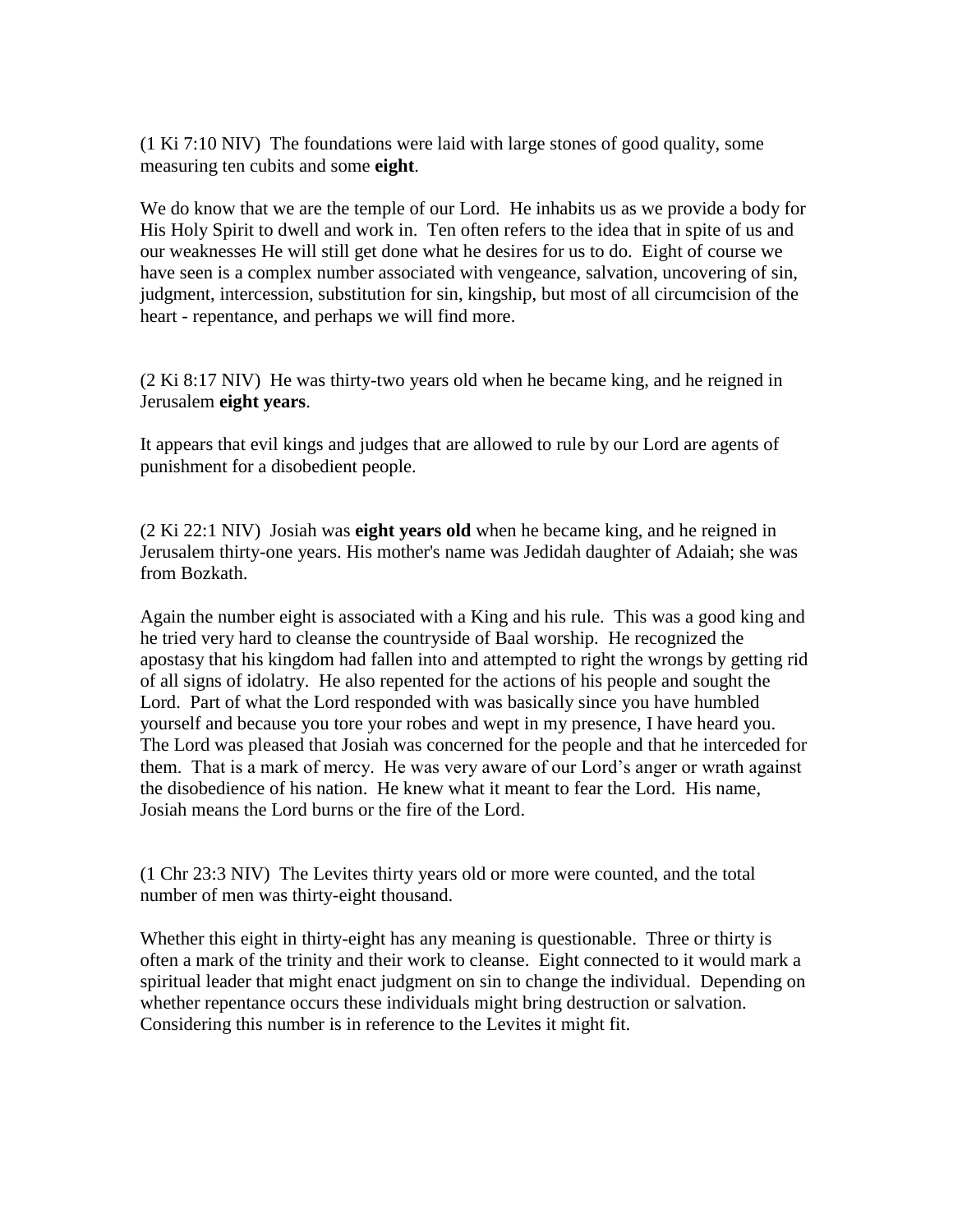(1 Chr 24:4 NIV) A larger number of leaders were found among Eleazar's descendants than among Ithamar's, and they were divided accordingly: sixteen heads of families from Eleazar's descendants and eight heads of families from Ithamar's descendants. Again eight is associated with leadership or headship. Doubling eight into sixteen seems to imply a greater level of it that eventually will lead to completion of consecration.

(2 Chr 13:3 NIV) Abijah went into battle with a force of four hundred thousand able fighting men, and Jeroboam drew up a battle line against him with **eight hundred thousand** able troops.

Here we have a King (Abijah) and his forces associated with four which is a number of the unregenerate world and is often used to refer to those the Lord is cleansing for redemptive purposes. Abijah loves the Lord and is shown in scripture to stand by Him. Jeroboam is an enemy of God and of Abijah and Judah. Eight or eight hundred is associated with Jeroboam's fighting men. Eight has been previously seen to designate an individual associated with punishment of apostasy. Apparently the attempt of Abijah and his people from Judah to honor the Lord has come up before the Lord and he is being very protective of them. His agent of chastisement is destroyed.

One last note on the above. Abijah stood on mount Zemaraim when he spoke to Jeroboam. Our Lord places things in his word quite often to give more depth to a picture. Zemaraim stands for wool or pith. We know that the priests that worked at the altar were not allowed to wear wool because it caused them to perspire and of course eventually cause an odor. This would be literally considered an unclean condition by the ancient Jew. To acknowledge uncleanness puts us in a position to receive mercy and I believe that is what Abijah did. Eight hundred occasionally implies an ability to set free, either by death or by the blood of Christ – in which case we do die to sin.

(2 Chr 21:5 NIV) Jehoram was thirty-two years old when he became king, and he reigned in Jerusalem **eight years**.

Again an evil ruler associated with eight. He did evil in the eyes of the Lord.

(2 Chr 29:17 NIV) They began the consecration on the first day of the first month, and by the eighth day of the month they reached the portico of the LORD. For **eight** more days they consecrated the temple of the LORD itself, finishing on the **sixteenth** day of the first month.

Consecration is to make ready by cleansing. This was done in two parts. First it took eight days (the symbolic process of repentance) to cleanse the outer and inner courtyards up to the portico. Another eight days were spent in cleansing the temple. The people or (laity) inhabited the courtyards. The priests and Levites (clergy) worked in and around the temple and of course there is some overlap. For the past two thousand years our Lord has been cleansing His people. In the book of revelation it seems that a great priesthood will come out of the refining fire of the end days. Sixteen again seems to be associated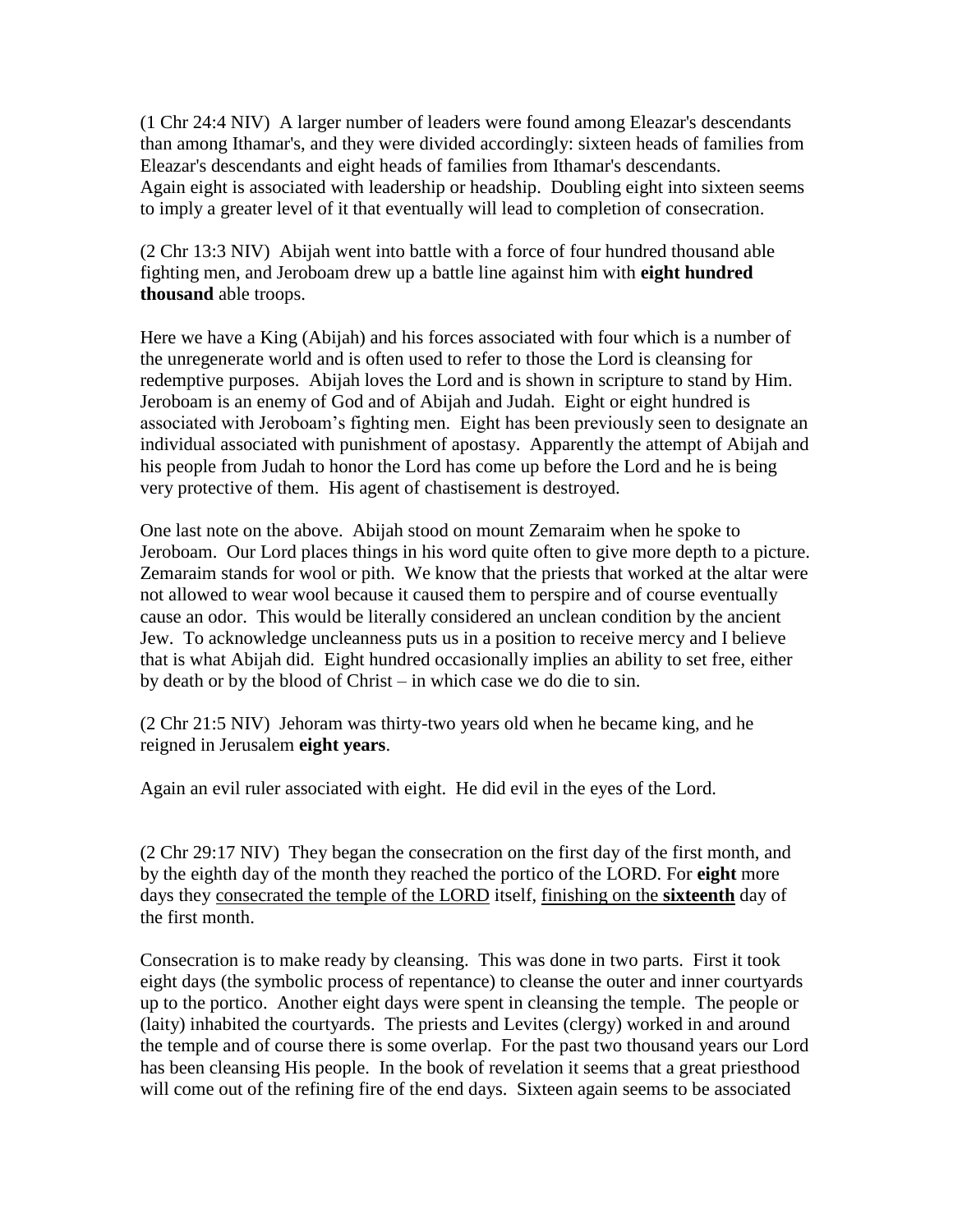with a completion of all consecrative works or the entire process. Perhaps the first eight is the act of revealing sin by the Law and Holy Spirit so as to bring about repentance. There is generally a two between the eights, the question is could the two be intercession for forgiveness as well as acknowledgment of the sin which leads to grace given? Finally the last eight is the covering of blood provided by our Lord Jesus, the payment for sin being exacted.

(EC 11:1 NKJ) Cast your bread upon the waters, For you will find it after many days. (Eccl 11:2 NIV) Give portions to seven, yes to eight, for you do not know what disaster may come upon the land.

First we see a giving of bread to the waters. Scripturally the great waters stand for the unregenerate peoples of our world. Sharing the bread of scripture, or the truth of the word will cause conversions in many and they will in turn become servers of bread. Seven marks a completion of an event. The book of revelation is often referred to as a book of sevens. Eight marks a ruler or ruling class that either may rule with great anger if the people are evil or one that will rule with mercy if they attempt to obey Him. Disaster is much like a great fire. Fire refines and burns away the dross(impurity) or it renders those that are not repentant to ashes(destruction). Most of us grow spiritually during times of testing. Peter was tested by Satan and was found to be lacking in an area of loyalty to Jesus. He denied Jesus three times even after being told that he would do this. After this time of testing we see a definite change in Peter as he walks along the shores of the Sea of Galilee with Jesus.

(Jer 41:15 NIV) But Ishmael son of Nethaniah and eight of his men escaped from Johanan and fled to the Ammonites.

Israel was being disciplined by the Lord who had allowed Babylon to come in and take over their country. Ishmael rebelled against the rule of Babylon by killing the governor that the King of Babylon has installed in Israel. Here we see Ishmael and eight of his men escaping. That is a total of nine men. Nine marks rebellion all through scripture and in one case the King of Tyre, who is a type of satan. See Ezek 28:12-14 & Isa 14:11-19.

(Ezek 40:9 NIV) it was eight cubits deep and its jambs were two cubits thick. The portico of the gateway faced the temple.

The measurements found in Solomen's temple and in the courtyards are filled with symbolism. As we have noted in our studies eight is associated with judgement and either restoration or destruction. It is thought here that the entry way into the next court being eight cubits deep symbolizes the judgement and subsequent recognition by us of the sin so that we might repent of our sin and stop it and then enter into the inner court. The closer we come to our lord the cleaner we must become. This is a process that takes time. The blood of Christ enables us to begin and continue with that process. It is the working out of our salvation with fear and trembling. We are never shown our sin all at once but a little at a time. Our repentance takes a life time. The closer a person is called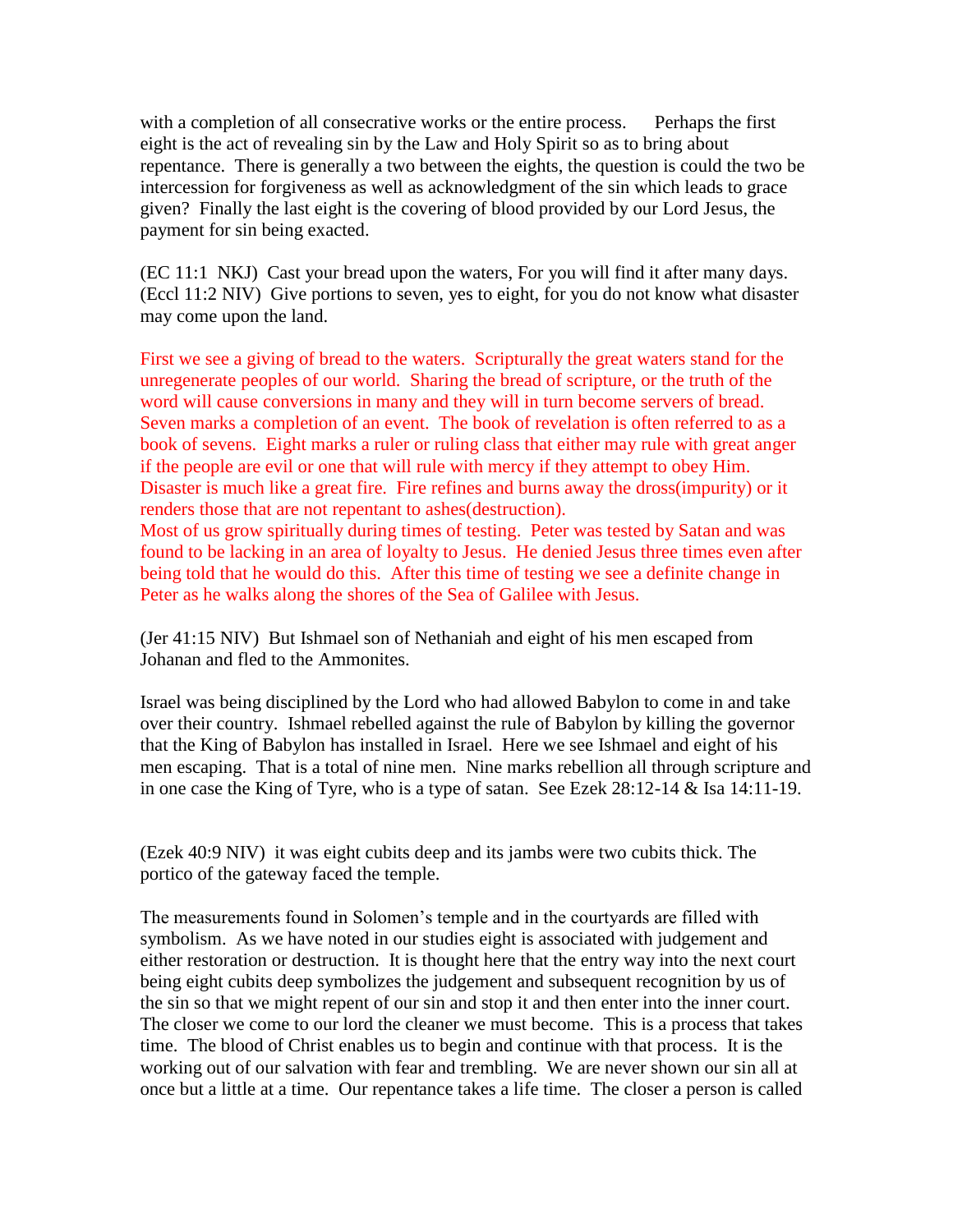to walk with our Lord the more severe the testing and it follows the cleaner he will become. Remember Elihu's exclamation that, "oh that Job might be tested to the utmost"? This was not a vindictive act on Elihu's part but a hope for a blessing to come upon Job. Eventually Job got double back when all was said and done. The double portion? There is a two associated with the two eights and it is thought that the two stands for intercession an act of repentance and asking for mercy. One eight perhaps the law judging and the other eight the salvation or cleaness that Jesus bought being applied.

(Ezek 40:31 NIV) Its portico faced the outer court; palm trees decorated its jambs, and eight steps led up to it.

Again on the outside leading up to the jambs we see eight steps. So there is a number eight associated with the outside entrance to the portico and eight associated with it after going into it. Two eights or sixteen total.

One eight associated with steps going up or perhaps an individual becoming enlightened as to his sin. Next repentance and asking for mercy allows him to enter, and finally the second eight, an act of mercy given to the humbled believer that of salvation. Sixteen denotes the completeness of consecration onto the Lord.

(Ezek 40:34 NIV) Its portico faced the outer court; palm trees decorated the jambs on either side, and eight steps led up to it.

The same.

(Ezek 40:37 NIV) Its portico faced the outer court; palm trees decorated the jambs on either side, and eight steps led up to it.

## The same.

(Ezek 40:41 NIV) So there were four tables on one side of the gateway and four on the other--eight tables in all--on which the sacrifices were slaughtered.

The sacrifices were propitiation for sin and symbolized the act that Christ would eventually bring forth on the cross. He would become the propitiation for our sin. The eight tables would later become the cross or tree that Christ finished his work as a sin substitute. Perhaps you might consider this, the tree of good and evil was the Law. The Law is perfect and had to be satisfied. It demanded payment for sin. Jesus hung on the tree of good and evil. He became payment for our sins to satisfy the Law. Jesus, the tree of life if you will, satisfied his own edict the law for in Jesus is both the perfect law and perfect grace. It seems we might have two eights here. The judgment by the Law enacts one eight and the application of grace following repentance allows the second eight to be applied.

In Ezekial 43:25-27 the first seven days describe a time of atonement. The eighth day is a day when the Lord will accept us. Our consecration period will be over.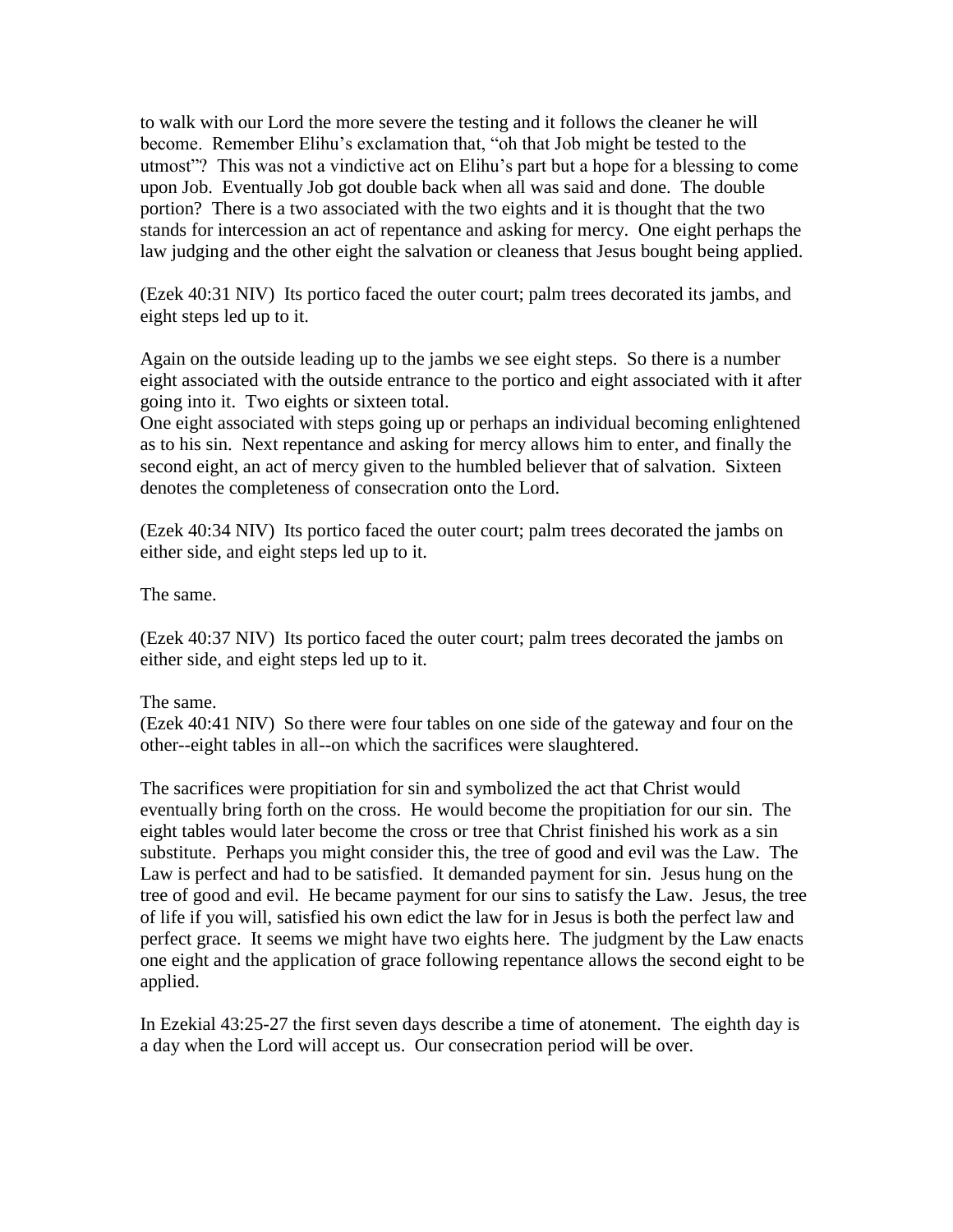EZE 43:25 'Every day for seven days you shall prepare a goat for a sin offering; they shall also prepare a young bull and a ram from the flock, both without blemish. EZE 43:26 'Seven days they shall make atonement for the altar and purify it, and so consecrate it.

EZE 43:27 'When these days are over it shall be, on the eighth day and thereafter, that the priests shall offer your burnt offerings and your peace offerings on the altar; and I will accept you,' says the Lord God."

(Micah 5:5 NIV) And he will be their peace. When the Assyrian invades our land and marches through our fortresses, we will raise against him seven shepherds, even eight leaders of men.

Micah is prophesying toward the future advent of Christ for Israel. The Assyrian is a type of the antichrist which will attempt to deceive. The word seven denotes the end of the age and eight the fact that the Assyrian will be judged by our Lord possibly through His bride the completed church of Jews and Gentiles. This might occur at Armageddon.

(Acts 7:8 NIV) Then he gave Abraham the covenant of circumcision. And Abraham became the father of Isaac and circumcised him eight days after his birth. Later Isaac became the father of Jacob, and Jacob became the father of the twelve patriarchs.

Again circumcision is an act of uncovering uncleaness akin to repentance before the Lord.

It is an agreement of man with what the Lord sees in us.

(Acts 9:33 NIV) There he found a man named Aeneas, a paralytic who had been bedridden for eight years.

Possibly being held captive by his sins. In a position of captivity in need of release.

(1 Pet 3:20 NIV) who disobeyed long ago when God waited patiently in the days of Noah while the ark was being built. In it only a few people, eight in all, were saved through water,

In this case eight marks salvation. It is made possibly by an act of repentence. Water baptism is an expression of being washed by water or the word. We die that Christ might live within us. We also are saved through water the living water (truth) provided by our Lord that washes and consecrates us for the day of salvation.

eighty (Gen 16:16 NIV) Abram was eighty-six years old when Hagar bore him Ishmael.

Perhaps our Lord's judgment of iniquity is seen here. Ishmael was not born from the promise but was due to man trying to make God's word come true. Six marks iniquity.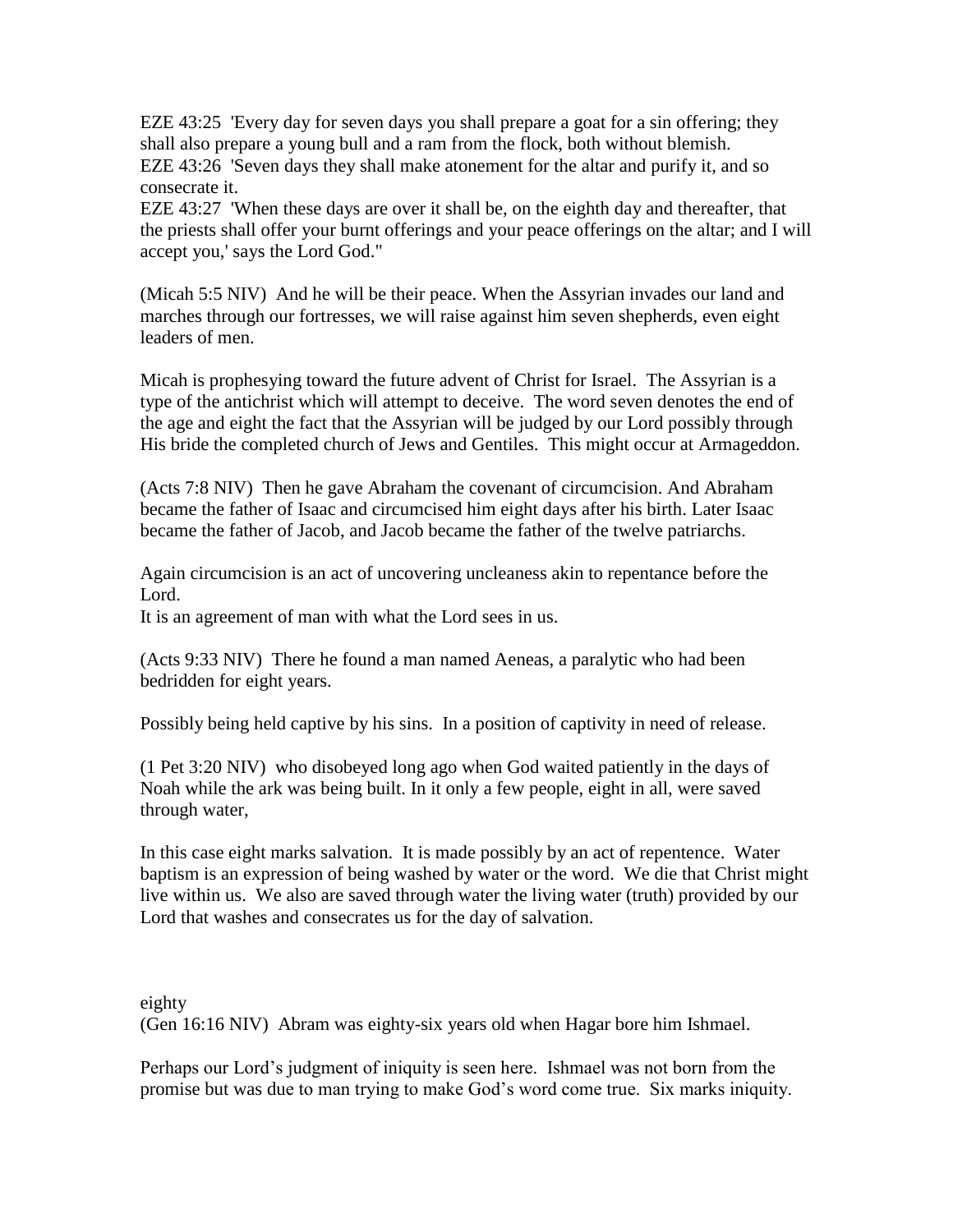(Gen 35:28 NIV) Isaac lived a hundred and eighty years.

The Lord walked with Isaac and as he lived judged his actions and made him prosper spiritually as well as financially.

(Exo 7:7 NIV) Moses was eighty years old and Aaron eighty-three when they spoke to Pharaoh.

Moses is a type of the law and here we see him at age 80 as he is used as an agent for the purpose of the Lord's judgment of pharaoh as well as for the release of the lord's people from bondage.

(Josh 14:10 NIV) "Now then, just as the LORD promised, he has kept me alive for fortyfive years since the time he said this to Moses, while Israel moved about in the desert. So here I am today, eighty-five years old!

Caleb is speaking and is asking for his portion of the land. His age denotes that he was a judge of sin. He and Joshua were the only two of the twelve spies that came back with a report that they could take the land. They were the only two that lived to see it as the lord had allowed all the rest to die in the desert because of unbelief. Joshua could stand for Jesus and of course grace. Caleb's origin is more like that designating the Law.

(Judg 3:30 NIV) That day Moab was made subject to Israel, and the land had peace for eighty years.

Peace does follow salvation. Salvation follows repentance. Repentance follows being shown that you are indeed sinful. Above we have an unclean foreign nation brought into subjugation by the Lord's people. Peace follows.

(1 Sam 22:18 NIV) The king then ordered Doeg, "You turn and strike down the priests." So Doeg the Edomite turned and struck them down. That day he killed eighty-five men who wore the linen ephod.

Our Lord is in control, even of those that do not claim Him. Doeg is executing justice for sin.

(2 Sam 19:32 NIV) Now Barzillai (of iron, Easton's Bible Dictionary) was a very old man, eighty years of age. He had provided for the king during his stay in Mahanaim, for he was a very wealthy man.

(2 Sam 19:35 NIV) I am now eighty years old. Can I tell the difference between what is good and what is not? Can your servant taste what he eats and drinks? Can I still hear the voices of men and women singers? Why should your servant be an added burden to my lord the king?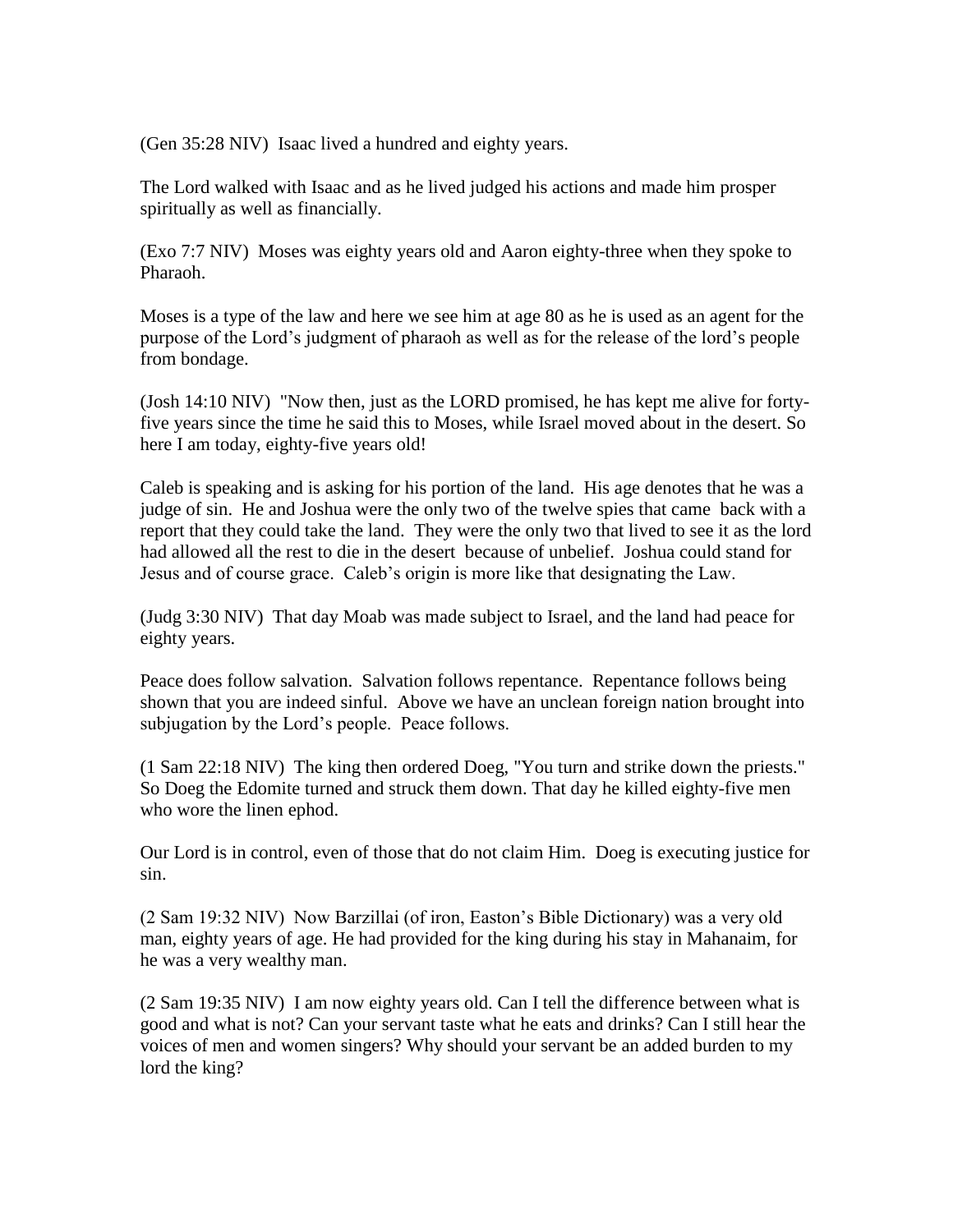David's stay at Mahanaim was a time of reflection of how much his sin with Bathsheba had cost so many of those around him. He came to a profound understanding of the far reaching affects of his own sin. Barzillai was an agent of very great grace. While David was in this city of refuge looking in the mirror there was one who provided for him and looked beyond David's present circumstances to what he could still become. Barzillai plays the part of the two and this results in the second eight being laid down or rather a further cleansing of sin to draw him closer to his Lord. The name Barzillai means iron or one who is strong. Throughout the Bible iron stands for justice. Here David has been brought to the point of a deep understanding on the far reaching affects of sin, hopefully he will hate it enough to remain clean for the rest of his life. To be shown this truth indeed would be the result of a just God. Great spiritual strength is needed to walk with another while they are looking so dirty. Most wish to run away. Barzillai needs no payment but that of seeing David walk in victory and bless Israel for the rest of his life, that is the way of a servant of the Lord that walks beside another in the valley of death. His delight and joy comes from seeing the other set free. He was wealthy indeed in that he had been given the spiritual strength to support David while he was at Mahanaim or rather "looking into the mirror at his sin".

(1 Ki 5:15 NIV) Solomon had seventy thousand carriers and eighty thousand stonecutters in the hills,

We see seven associated with eight quite often in the word. Seven is the completion of an issue. Solomon is thought to represent the risen Christ in Glory directing the building of his "house" or "bride" during this present age. As we near the end of this age there will be developed by him a very special portion of the bride, a very select loyal priesthood of believers that will undergo great refining in the fire. Eight has been shown to have a double meaning but both lead to the completion of the same thing, consecration and sanctification of the Lord's people. Both of these numbers are very large and so are thought to represent a massive refining process at the very end of this age probably during Daniel's seven day week the time of the great tribulation. It is this author's contention that the purpose of the Bride going through the great tribulation is to give her that white wedding gown spotless and white without wrinkle. The day of the Lord's wrath is not the entire seven year period but only the last year. She will be taken up at the end of the sixth "day".

(1 Ki 12:21 NIV) When Rehoboam arrived in Jerusalem, he mustered the whole house of Judah and the tribe of Benjamin--a hundred and eighty thousand fighting men--to make war against the house of Israel and to regain the kingdom for Rehoboam son of Solomon.

Here Rehoboam is preparing an army that was to fight against his apostate brother Jeroboam who was in the act of deceiving Israel. It was an army that would punish wrong doing. This act however was countermanded by the Lord through a prophet so the army was disbanded and the iniquity that Jeroaboam lead Israel into increased. Cleansing was not allowed at this time. Occasionally our Lord allows Satan in what ever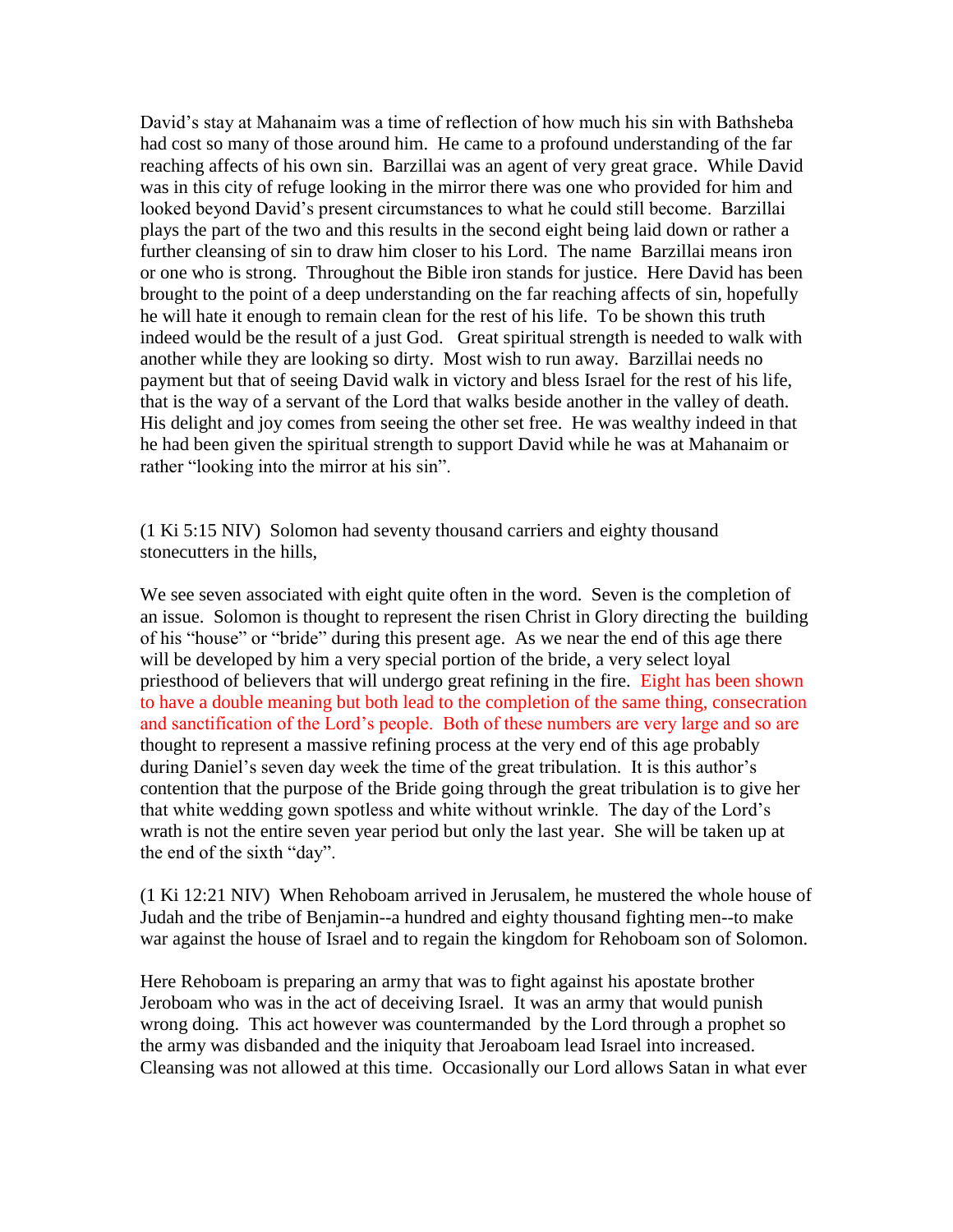form to increase iniquity fully so as to really punish an apostate people that have hard hearts. The greater the iniquity the greater the wrath. Continue with what happened.

(2 Ki 6:25 NIV) There was a great famine in the city; the siege lasted so long that a donkey's head sold for eighty shekels of silver, and a quarter of a cab of seed pods for five shekels.

(2 Ki 10:24 NIV) So they went in to make sacrifices and burnt offerings. Now Jehu had posted eighty men outside with this warning: "If one of you lets any of the men I am placing in your hands escape, it will be your life for his life."

(2 Ki 19:35 NIV) That night the angel of the LORD went out and put to death a hundred and eighty-five thousand men in the Assyrian camp. When the people got up the next morning--there were all the dead bodies!

(2 Chr 2:2 NIV) He conscripted seventy thousand men as carriers and eighty thousand as stonecutters in the hills and thirty-six hundred as foremen over them.

(2 Chr 11:1 NIV) When Rehoboam arrived in Jerusalem, he mustered the house of Judah and Benjamin--a hundred and eighty thousand fighting men--to make war against Israel and to regain the kingdom for Rehoboam.

(2 Chr 14:8 NIV) Asa had an army of three hundred thousand men from Judah, equipped with large shields and with spears, and two hundred and eighty thousand from Benjamin, armed with small shields and with bows. All these were brave fighting men.

(2 Chr 26:17 NIV) Azariah the priest with eighty other courageous priests of the LORD followed him in.

(Psa 90:10 NIV) The length of our days is seventy years-- or eighty, if we have the strength; yet their span is but trouble and sorrow, for they quickly pass, and we fly away.

(Song 6:8 NIV) Sixty queens there may be, and **eighty concubines**, and virgins beyond number;

(Isa 37:36 NIV) Then the angel of the LORD went out and put to death a hundred and eighty-five thousand men in the Assyrian camp. When the people got up the next morning--there were all the dead bodies!

The eight involved here signifys the Lord's judgement falling on the unclean Assyrian camp (five). In other words the  $Lords(1)$  judgement(8) on unclean Assyrians(5).

(Jer 41:5 NIV) **eighty** men who had shaved off their beards, torn their clothes and cut themselves came from Shechem, Shiloh and Samaria, bringing grain offerings and incense with them to the house of the LORD.